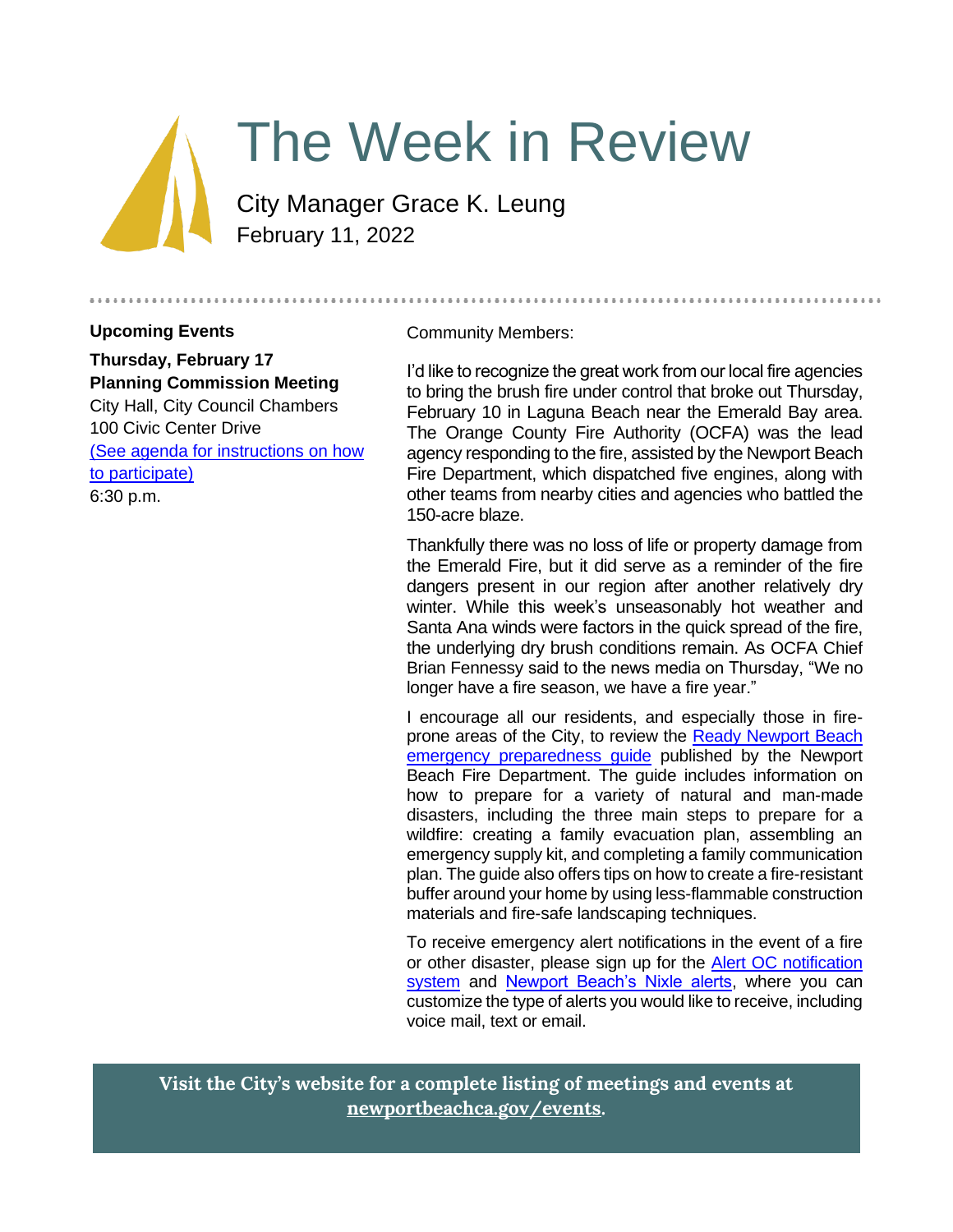And for those who would like hands-on training to help yourself, your family, and your neighbors in the event of a crisis or disaster, I invite you to sign up for Community Emergency Response Team (CERT) [program](https://newportbeachca.gov/government/departments/fire-department/life-safety-services-division/community-emergency-response-team-nbcert) offered in the spring by the Newport Beach Fire Department.

#### **Rollout of Expanded Recycling Program Continues**

The distribution of new, green-lid carts for recycling organic materials (yard waste, food waste and other biodegradable items) is underway through the end of March. Pickup of organic recycling will begin the week after the organics carts are delivered, on the same day as trash and standard recycling are collected.

For information on the state-mandated organics recycling program, please utilize the following resources:

- [Click here](https://www.youtube.com/watch?v=cn6jWR2RK6Q&t=24s) for a short video on how to separate and recycle organic waste.
- Visit [www.newportbeachca.gov/recycle](http://www.newportbeachca.gov/recycle) to find out when the organic recycling carts will arrive in your neighborhood (use the search function at the top of the page).
- Read through our [Frequently Asked Questions](https://www.newportbeachca.gov/home/showpublisheddocument/70926/637770021974330000) document for answers to common questions and concerns.
- Collection days have changed for about 14,000 households. To find out your trash and recycling pickup day: [www.newportbeachca.gov/findmycollectionday.](http://www.newportbeachca.gov/findmycollectionday)
- Street sweeping days have also been adjusted in the neighborhoods with collection day changes. These neighborhoods include portions of the Balboa Peninsula (21st Street to G Street) and Corona del Mar (north of Coast Highway), Irvine Terrance, the Port Streets and the north tip of Newport Heights. These changes will avoid conflicts, address parking conditions, and maintain street sweeping effectiveness. For maps and information visit [www.newportbeachca.gov/2022sweeping](http://www.newportbeachca.gov/2022sweeping) or call the City's Utilities Department at (949) 644-3011.

#### **Council Planning Session Outlines Goals, Priorities**

On January 29 the City Council conducted its annual planning session to outline City goals and priorities for the coming fiscal year. This is an important workshop, held every year in January, which kicks off preparation of the new fiscal year budget and sets spending priorities for new programs and facilities, neighborhood improvements and more. The planning session covered the current fiscal year budget, projections for the 2022-2023 fiscal year, expenditures, infrastructure and capital improvements such as the planned Library Lecture Hall and Jr. Lifeguard Headquarters. The planning session can be viewed at [this link.](https://newportbeach.granicus.com/mediaplayer.php?clip_id=3885)

Fortunately, there are several positive financial trends in Newport Beach, including higher-thanexpected revenues in property tax, sales tax and hotel tax, which have generated a surplus that we will use to pay down debt, expand our efforts to address homelessness, and fund additional infrastructure maintenance and improvement projects. I had the pleasure of giving a summary of the planning session to Speak Up Newport on February 9, and you can watch a video of that presentation at [this link.](https://vimeo.com/675727444) 

#### **Residents Encouraged to Apply for Aviation, General Plan Committees**

- **Aviation Committee.** The City is seeking community representatives from Council District 1 to fill an unscheduled vacancy on the Aviation Committee. If you are a resident of District 1 and are interested in applying, please visit [www.newportbeachca.gov/vacancy](http://www.newportbeachca.gov/vacancy) for more information. Applications will be accepted until the position is filled.
- **General Plan Update Steering Committee.** The City is seeking community representatives for three open seats on the reestablished General Plan Update Steering Committee. If you are interested in applying please visit, [www.newportbeachca.gov/vacancy](https://www.newportbeachca.gov/government/boards-commissions-committees/vacancy-announcements) for more information. The deadline to apply is noon on Wednesday, February 16.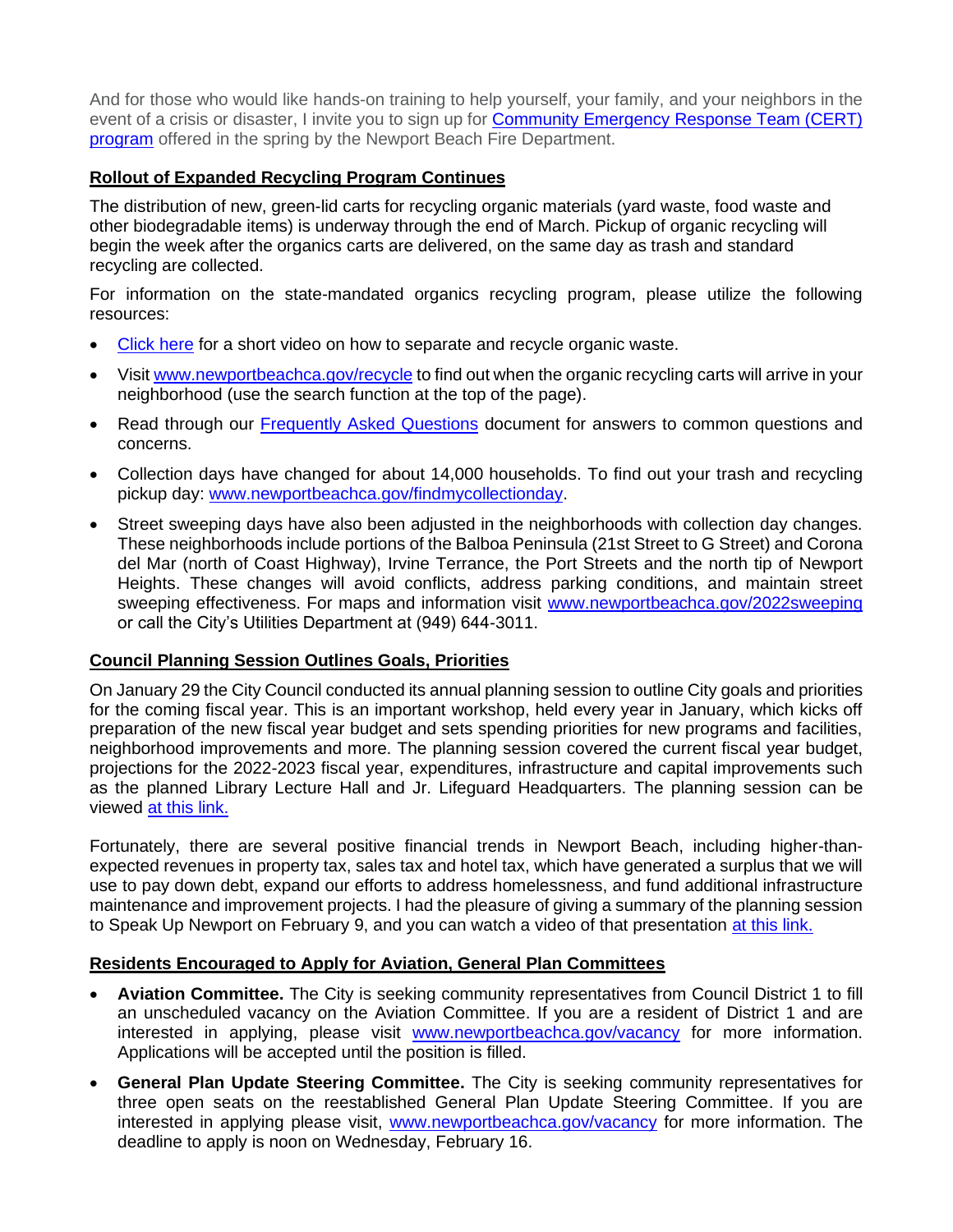#### **COVID-19 Cases in Newport Beach**

As of February 10, the total cumulative number of COVID-19 cases in Newport Beach was 8,706, an increase of 105 cases since February 3. The total number of cases in Orange County as of February 10 was 530,036, an increase of 8,605 cases since February 3. The number of recovered COVID-19 patients countywide as of February 10 was 461,222. These figures are provided to Orange County by the California Department of Public Health.

#### **Homelessness Update**

- City Net, Newport Beach's contract social services agency, assisted a couple with their move into permanent supportive housing in Costa Mesa. The couple lived in their vehicle for a year in Newport Beach before they enrolled into City Net's services. City Net provided a new mattress and other household items for their new home. The couple now has access to on-site, supportive senior care services.
- City Net toured a senior apartment building with a woman who was awarded an Emergency Housing Voucher. Emergency Housing Vouchers are funded by the American Rescue Plan Act of 2021 and allow people to pay affordable rent based on their fixed incomes. Nine people experiencing homelessness in Newport Beach have been awarded vouchers. The voucher program is administered by the Orange County Housing Authority. City Net is assisting Newport Beach clients with completing the necessary paperwork, obtaining bank statements, touring potential rental apartments, and more.
- 17 people who had been experiencing homelessness in Newport Beach are now sheltered in the Costa Mesa Bridge Shelter.
- City Net enrolled a person into their services and completed a Vulnerability Index Assessment and a Housing Assessment. City Net utilizes the Vulnerability Index Assessment to screen clients on a number of factors to determine proper placement in the County's Continuum of Care system. Assessment factors include age, health issues, and length of time being unsheltered.
- City Net transported a client to the DMV to obtain a new photo ID.

To donate to those experiencing homelessness in Newport Beach, please visit our [Good Giving](https://newportbeachca.gov/trending/community-issues/homelessness/how-you-can-help)  [Program web page.](https://newportbeachca.gov/trending/community-issues/homelessness/how-you-can-help)

# **Volunteers Needed for Homeless Point in Time Count**

Sign up to help shape homeless services in Orange County for the next several years as part of the Point in Time Count, February 22 through February 24. Point in Time is a biennial count of people experiencing homelessness on a given night. The count provides vital information that helps the County better understand homelessness in the community and guides the way the County and its partners respond to homelessness in Orange County.

Volunteer opportunities are available leading up to the event and during the Point in Time Count event. Sign up at [https://www.everyonecountsoc.org/.](https://www.everyonecountsoc.org/)

#### **Testing and Vaccination Resources**

Self-collection, at-home COVID-19 Test Kits are available at no cost to people who work or live in Orange County, and can be ordered online at [ochealthinfo.com/covidtest.](https://ochealthinfo.us4.list-manage.com/track/click?u=2f2593b644c191a74f2a4d25a&id=35eeba435c&e=84e0ec53fe) In addition, free tests are now available from the federal government throug[h COVIDtests.gov](https://www.covidtests.gov/) or by calling by calling (800) 232-0233. You can order up to four rapid tests to be sent to your home address, which will be mailed at no cost through the U.S. Postal Service within 7 to 12 days.

Vaccines continue to be widely available throughout Orange County for walk-in, same day and future appointments. Individuals who are not yet vaccinated or boosted against COVID-19, or are eligible for a third dose (due to immunocompromise conditions) are encouraged to visit a local pharmacy or healthcare provider, or go online to [Vaccines.gov,](https://ochealthinfo.us4.list-manage.com/track/click?u=2f2593b644c191a74f2a4d25a&id=fb99f06d5e&e=84e0ec53fe) [MyTurn.ca.gov](https://ochealthinfo.us4.list-manage.com/track/click?u=2f2593b644c191a74f2a4d25a&id=e31ac66117&e=84e0ec53fe) or [Othena.com,](https://ochealthinfo.us4.list-manage.com/track/click?u=2f2593b644c191a74f2a4d25a&id=aee73100a7&e=84e0ec53fe) to schedule a